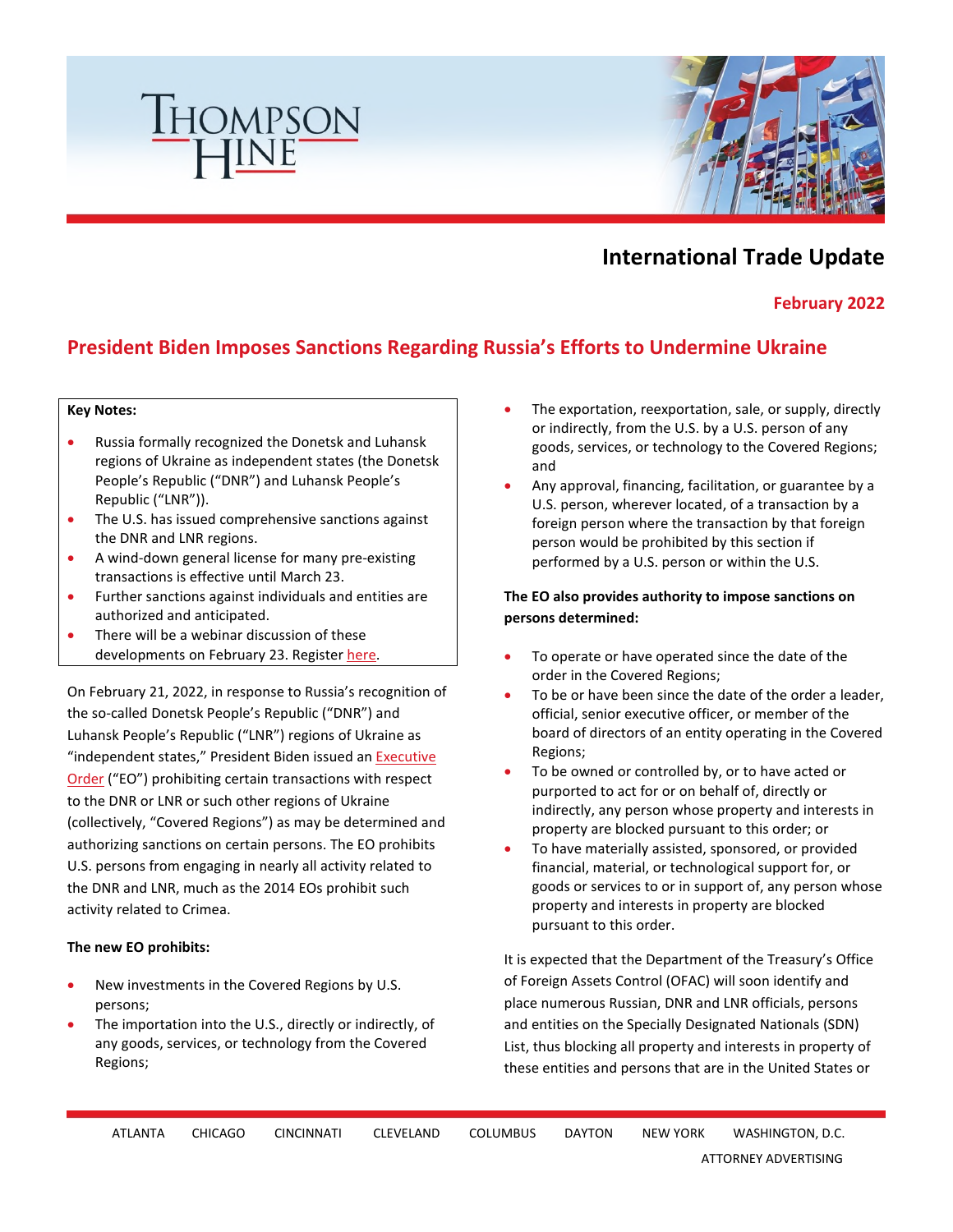in the possession or control of U.S. persons must be blocked and reported to OFAC. Unless authorized by a general or specific license issued by OFAC or otherwise exempt, OFAC's regulations generally prohibit all dealings by U.S. persons or within (or transiting) the United States that involve any property or interests in property of designated or otherwise blocked persons.

Given these sanctions, OFAC has issued six Ukrainian General Licenses ("GLs") authorizing certain transactions otherwise prohibited by the EO, including transactions related to wind-down activities and the work performed by humanitarian or other international organizations in the Covered Regions.

- [GL 17](https://home.treasury.gov/system/files/126/ukraine_gl17.pdf) (wind-down) authorizes all transactions that are ordinarily incident and necessary to the wind down of transactions involving the Covered Regions, including the divestiture or transfer to a non-U.S. person of a U.S. person's share of ownership in any pre-February 21, 2022 investment located in the Covered Regions, and the winding down of operations, contracts, or other agreements in effect prior to February 21, 2022 involving the exportation, reexportation, sale, or supply of goods, services, or technology to, or importation of any goods, services, or technology from, the Covered Regions through 12:01 a.m. eastern daylight time, March 23, 2022.
- [GL 18](https://home.treasury.gov/system/files/126/ukraine_gl18.pdf) (export of agricultural products, medicine, and medical devices) authorizes all transactions ordinarily incident and necessary to: (i) the exportation or reexportation of agricultural commodities, medicine, medical devices, replacement parts and components for medical devices, or software updates for medical devices to the Covered Regions, or to persons in third countries purchasing specifically for resale to the Covered Regions; or (ii) the prevention, diagnosis, or treatment of COVID-19 (including research or clinical studies relating to COVID-19) in the Covered Regions.
- [GL 19](https://home.treasury.gov/system/files/126/ukraine_gl19.pdf) (telecommunications) authorizes all transactions that are ordinarily incident and necessary to the receipt or transmission of telecommunications, except: (1) the provision, sale, or lease of telecommunications equipment or technology; or (2) the provision, sale, or lease of capacity on telecommunications transmission facilities (such as satellite or terrestrial network activity).
- [GL 20](https://home.treasury.gov/system/files/126/ukraine_gl20.pdf) (government and NGO activity) authorizes all transactions that are for the conduct of the official business of certain international organizations, including the United Nations, the ICSID, the MIGA, certain international development banks, the International Committee of the Red Cross and the International Federation of Red Cross and Red Crescent Societies, and the Organization for Security and Cooperation in Europe by their employees, grantees, or contractors.
- [GL 21](https://home.treasury.gov/system/files/126/ukraine_gl21.pdf) (personal remittances) authorizes all transactions that are ordinarily incident and necessary to the transfer of noncommercial, personal remittances to or from the Covered Regions or for or on behalf of an individual ordinarily resident in the Covered Regions, provided the transfer is not by, to, or through any person whose property and interests in property are blocked pursuant to the EO.
- [GL 22](https://home.treasury.gov/system/files/126/ukraine_gl22.pdf) (personal internet communications) authorizes all transactions that are ordinarily incident and necessary to the exportation or reexportation, directly or indirectly, from the U.S. or by U.S. persons, wherever located, to persons in the Covered Regions of: (1) services incident to the exchange of personal communications over the internet, such as instant messaging, chat and email, social networking, sharing of photos and movies, web browsing, and blogging, and (2) software necessary to enable these services, provided that such software is designated EAR99 under the Export Administration Regulations, is classified as a mass market software under 5D992.c, or is not listed under any multilateral export control regime.

A review of each GL is necessary in order to determine the full scope of the general license and the applicability to any specific transaction being contemplated in the Covered Regions under the EO.

Additional sanctions are reportedly being considered by the Biden Administration in coordination with the European Union (EU) and the United Kingdom. Secretary of State Antony Blinken stated, "States have an obligation not to recognize a new 'state' created through the threat or use of force, as well as an obligation not to disrupt another state's borders. Russia's decision is yet another example of President Putin's flagrant disrespect for international law and norms."